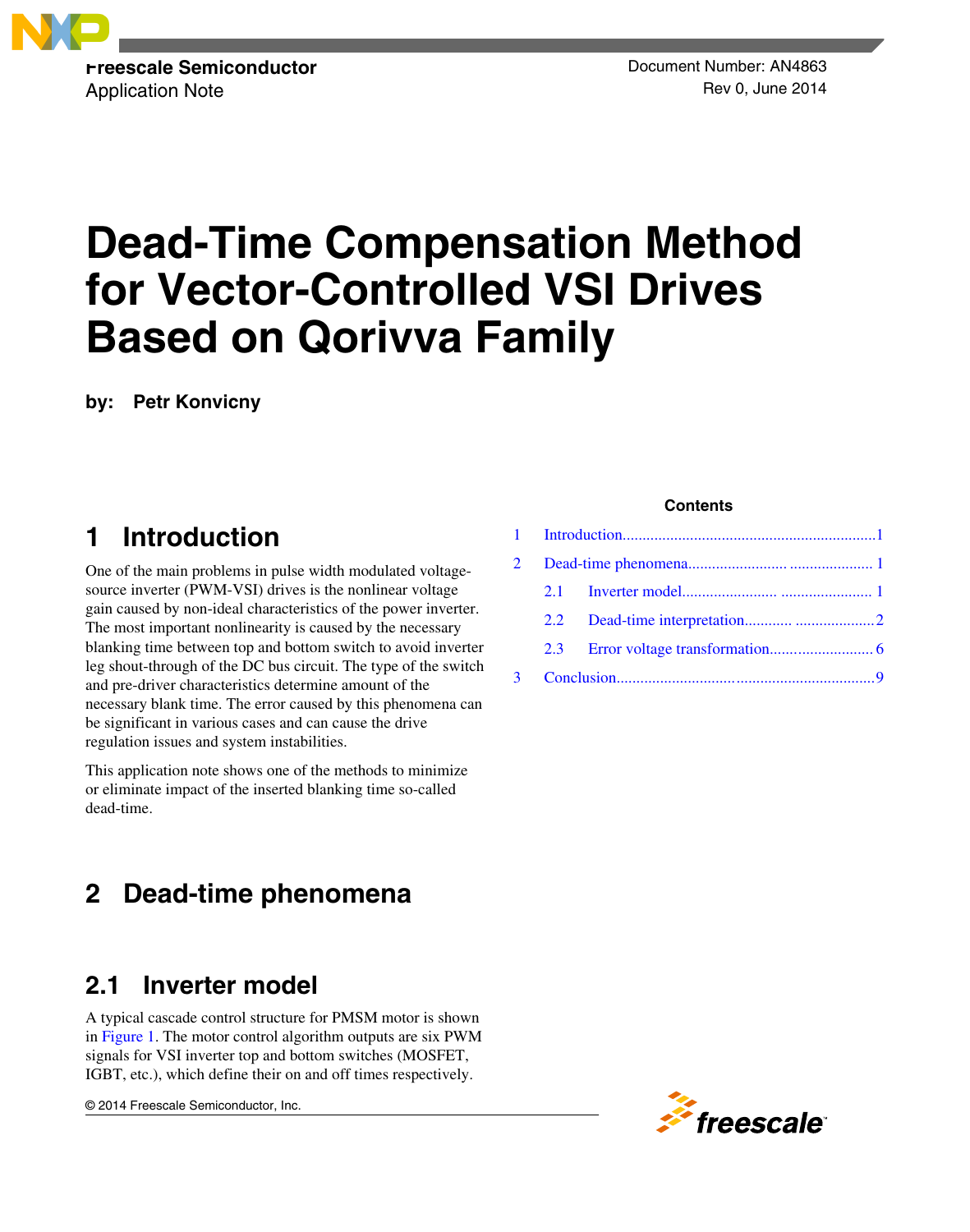<span id="page-1-0"></span>

The on and off time define a value of the applied voltage by the converter itself. A VSI converter for modeling purposes and investigation of control behavior can be considered as a black box with a certain gain and phase delay. The gain Kr can be specified as shown in Equation 1 on page 2. The inverter is sampled data system. The sampling interval gives you an indication about converter delay and is linked with the PWM period. A delay is specified as a half of the sampling period (PWM period). The transfer function in continuous time domain is shown in Equation 2 on page 2.



### **Figure 1. PMSM cascade structure**

$$
K_r = \frac{\frac{2}{\pi} * V_{dc}}{V_{cm}}
$$

### **Equation 1**

$$
G(s) = \frac{K_r}{1 + sT}
$$

**Equation 2**

# **2.2 Dead-time interpretation**

To perform correct status change of the power switches in the inverter leg, a PWM generator should insert small amount of time between required switching edges for top and bottom switch. This time is called dead-time. It can vary from 0 to 5 microsecond, depends on the type of the switch, supply voltage, and gate driver capability etc. As was mentioned before the system has to insert some amount of blank time between top and bottom switches. This delay insert a load dependent (magnitude and phase) error in the generated output voltage.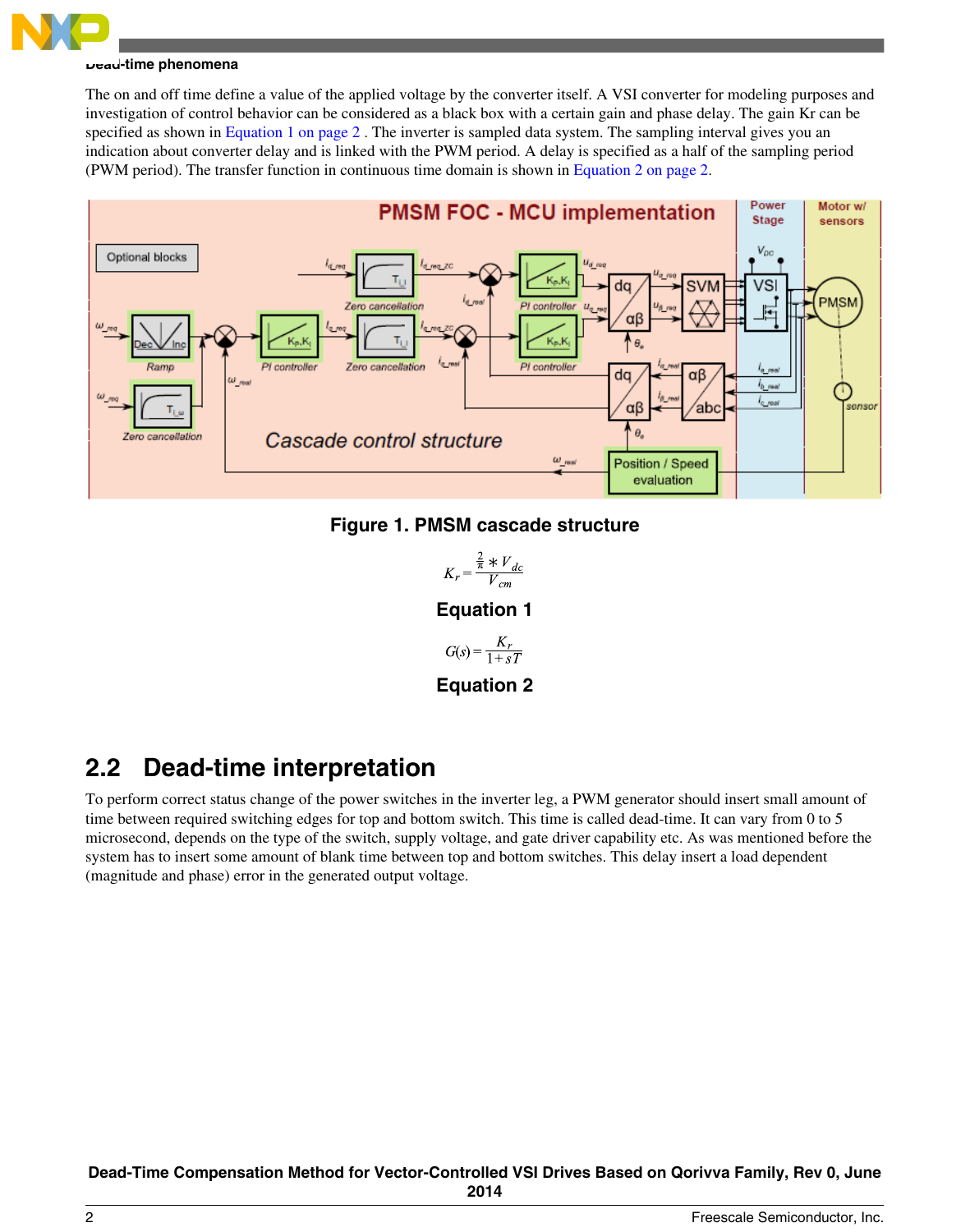



### **Figure 2. Simplified inverter one phase circuit**

Since the blank time is inserted in each period, the error voltage introduces a serious waveform distortion. It increases with switching frequency introducing harmonic component that, if not compensated, may cause instabilities as well as additional losses in controlled machine. Another source of output voltage distortion may be a finite voltage drop across the switches. To examine an effect of the dead-time on the inverter output voltage, see what happen in one inverter leg per one pwm period. The basic configuration shown in Figure 2 consist of high and low side switches Q1 and Q2, and their reverse recovery diodes D1 and D2, connected between positive and negative rails of power supply. The driving signals are created in the PWM generation module. The output is connected to motor phase winding and current flowing from inverter has positive sign.

The volt-second algorithm developed is based on the well-known average voltage method. The basic principle is to compensate a average phase voltage loss or gain in each switching period. [Figure 3](#page-3-0) shows load voltage waveform for converter with MOSFET switches. These waveforms suppose that the load current at dead-time event is continuously flowing through switching devices or body diodes.

Let us suppose that PWM module counter counts from  $-T<sub>S</sub>/2$  to  $T<sub>S</sub>/2$ , where  $T<sub>S</sub>$  is PWM switching period. At the time T1 resp. T2 a PWM module wants to generate rising resp. falling edge of the PWMA signal. At this event the system inserts a dead-time, in which turn-on transistor passes into the off state and at the end of this interval second transistor in the inverter leg passes into the on state. This interval is added twice in one PWM period (rising and falling edge). The load volt-second balance (average voltage applied on the load) per one PWM period is changed. As is shown in [Figure 3](#page-3-0) a voltage curve depends on the polarity of the load current. The change of the phase average voltage is equal to error caused by the dead-time phenomena and can be calculated as is shown below.

A volt-second balance (average voltage) per one PWM period can be derived from Equation 3 on page 3.

$$
\overline{V_{an}} = \frac{1}{Ts} \int_0^{Ts} v_{an}(t) d(t)
$$

### **Equation 3.**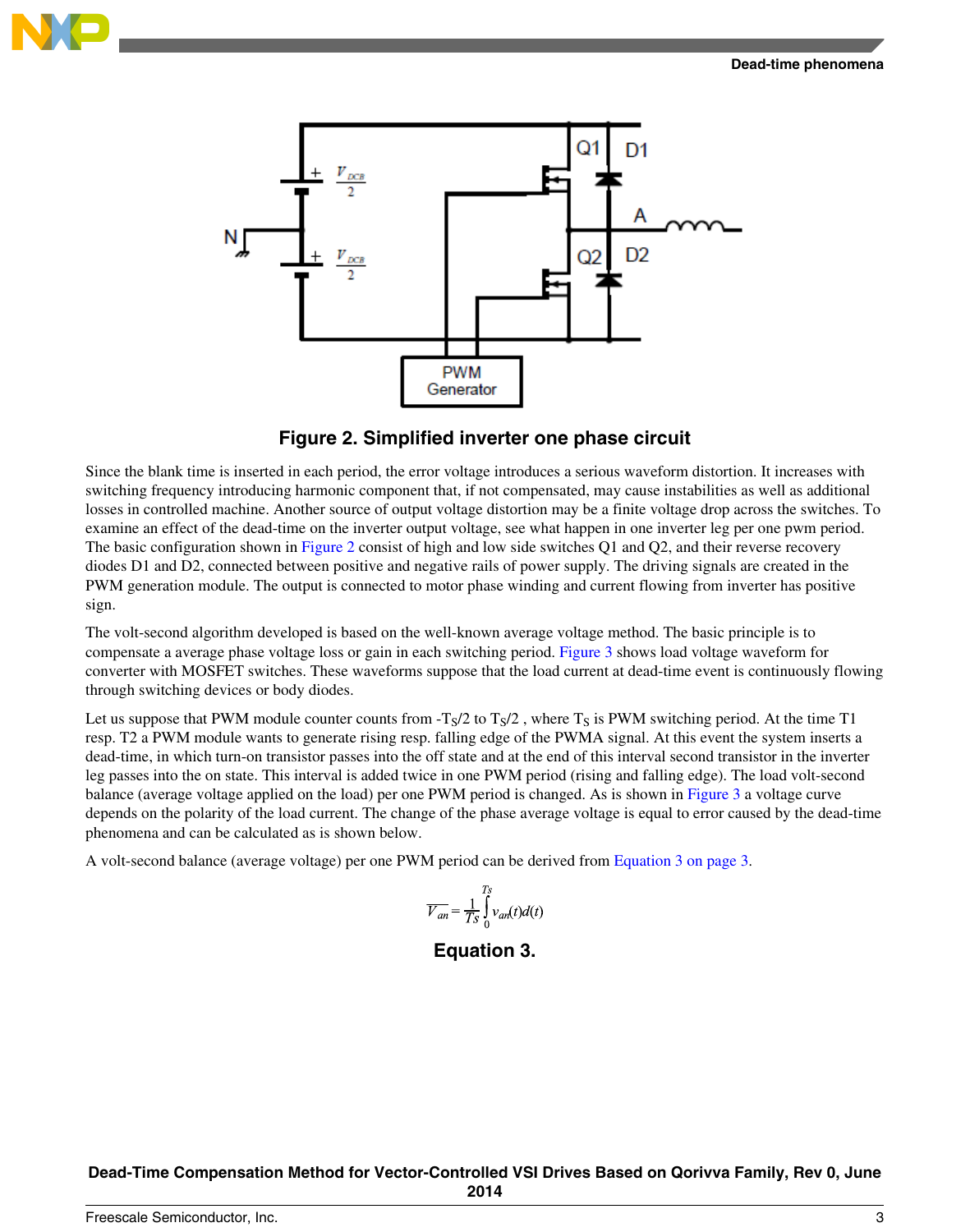<span id="page-3-0"></span>



# **Figure 3. Phase voltage per one PWM period**

For the positive load current the average phase voltage can be calculated as:

$$
\overline{V_{AND}} = \frac{T_s}{T_s} \int_{Vanp}(t) d(t)
$$
\n
$$
= \left( -\frac{V_{dc}}{2} + V_{DSQ2(on)} \right) \times \left( \frac{\frac{T_s}{2} - (T_1 - T_{Q2(off)}) + (\frac{T_s}{2} - (T_2 + T_{DT} + T_{Q2(on)}))}{T_S} \right)
$$
\n
$$
+ \left( -\frac{V_{DC}}{2} - V_D \right) \times \left( (T_1 - T_{Q2(off)} - (T_1 - T_{DT} - T_{Q1(on)})) + (T_2 + T_{DT} + T_{Q2(on)} - (T_2 + T_{Q1(off)})) \right)
$$
\n
$$
+ \left( \frac{V_{DC}}{2} - V_{DSQ1(on)} \right) \times \left( \frac{\left( (T_1 - T_{DT} - T_{Q1(on)}) + (T_2 + T_{Q1(off)}) \right)}{T_S} \right)
$$
\n
$$
= \left( -\frac{V_{DC}}{2} + V_{DSQ2(on)} \right) \times \left( \frac{\left( T_s - (T_1 + T_2) - (T_{DT} + T_{Q2(on)} - T_{Q2(off)}) \right)}{T_S} \right)
$$
\n
$$
+ \left( -\frac{V_{DC}}{2} - V_D \right) \times \left( \frac{\left( (T_{Q1(on)} + T_{DT} - T_{Q2(off)}) + (T_{DT} + T_{Q2(on)} - T_{Q1(off)}) \right)}{T_S} \right)
$$
\n
$$
+ \left( \left( \frac{V_{DC}}{2} - V_{DSQ1(on)} \right) \times \left( \frac{\left( (T_1 + T_2) - T_{DT} - T_{Q1(on)} + T_{Q1(off)} \right)}{T_S} \right) \right)
$$

# **Equation 4.**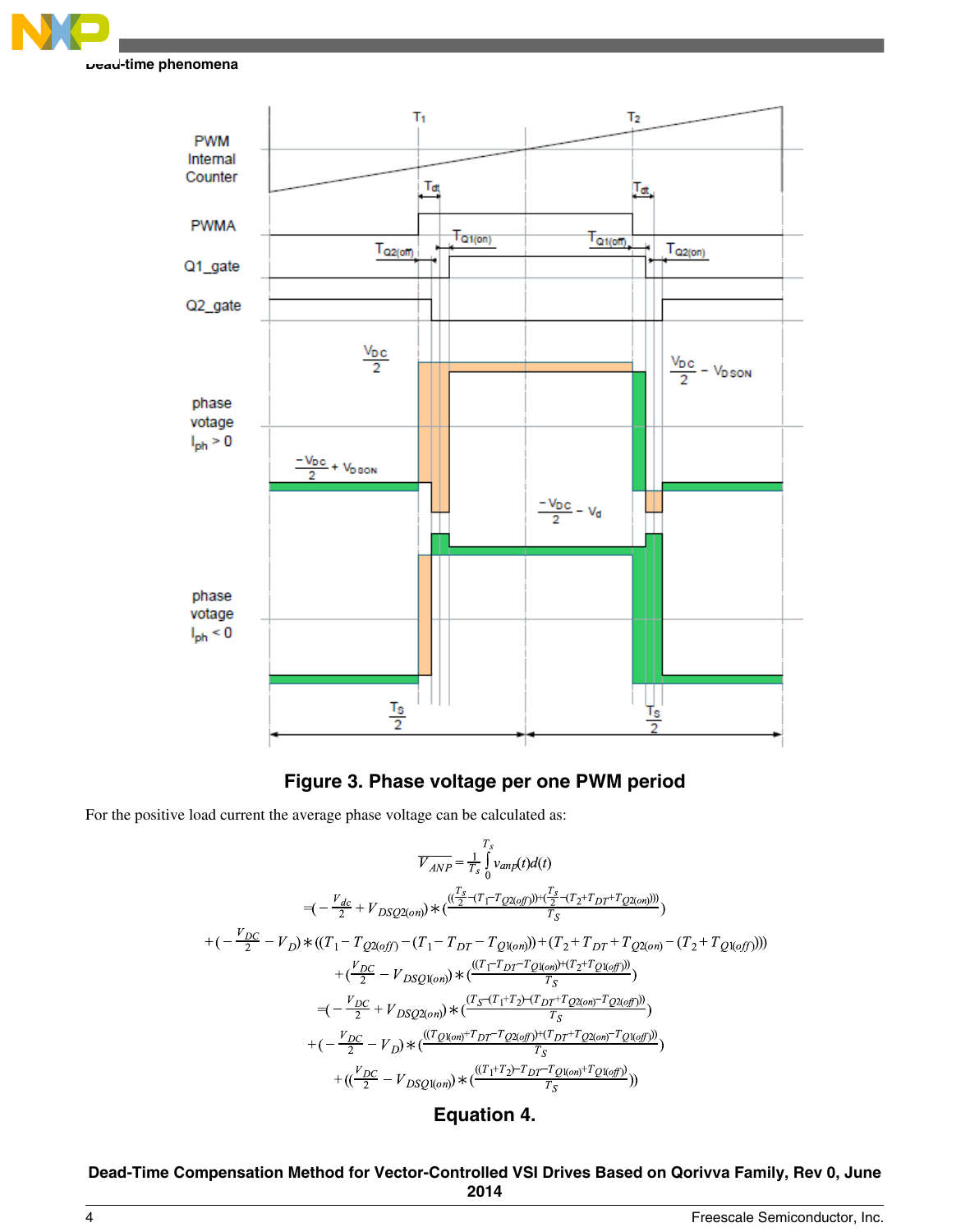

Let us suppose that the power inverter is equipped by the same transistors with the same dynamic parameters.

 $T_{Q1(on)} = T_{Q2(on)} = T_{Q(on)}$  $T_{Q1(off)} = T_{Q2(off)} = T_{Q(off)}$  $V_{DSQ1(on)} = V_{DSQ2(on)} = V_{DS(on)}$ 

#### **Equation 5.**

 $T_1 + T_2 = T_{ON}...$ required on – time for phase from SVM module  $\frac{T_{ON}}{T_S}$  = DC...required phaseduty – cyclefromSVM module

#### **Equation 6.**

Substituting Equation 5 on page 5 and Equation 6 on page 5 into [Equation 4 on page 4,](#page-3-0) an average phase voltage for positive current load is acquired as follows:

$$
\overline{V}_{ANP (real)} = (\frac{-V_{DC}}{2} + V_{DC (on)}) * (1 - DC - \frac{T_{DT} + T_{Q (on)} - T_{Q (off)})}{T_S} - (\frac{V_{DC}}{2} + V_D) * \frac{2 * (T_{DT} + (T_{Q (on)} - T_{Q (off)}))}{T_S} + (\frac{V_{DC}}{2} - V_{DS (on)}) * (DC - \frac{T_{DT} + (T_{Q (on)} - T_{Q (off)})}{T_S})
$$
\n
$$
\textbf{Equation 7.}
$$

The same approach can be used for calculation of an average phase voltage per one PWM period for negative load current as shown in Equation 8 on page 5.

$$
\label{eq:2} \mathcal{V}_{ANN (real)} = (\frac{-\mathcal{V}_{DC}}{2} + \mathcal{V}_{DC (on)}) \times (1 - DC - \frac{T_{DT} + T_{Q (on)} - T_{Q (off)}}{T_S}) + (\frac{\mathcal{V}_{DC}}{2} + \mathcal{V}_{D}) \frac{2 \times T_{DT} + 2 \text{times} (T_{Q (on)} - T_{Q (off)})}{T_S} + (\frac{\mathcal{V}_{DC}}{2} - \mathcal{V}_{DS (on)}) \times (DC - \frac{T_{DT} + T_{Q (on)} - T_{Q (off)}}{T_S})
$$

#### **Equation 8.**

The required phase voltage can be calculated as:

$$
\overline{V}_{ANP(ideal)} = -\frac{V_{DC}}{T_S} * (1 - DC) + \frac{V_{DC}}{T_S} * DC
$$

### **Equation 9.**

The error volt-second balance for MOSFET VSI inverter in a one phase can be calculated as difference of the ideal and real balance.

$$
\overline{V}_{\text{AN}(\text{err})} = \pm [V_{DS(\text{on})} * (1 - 2 * \frac{T_{\text{ON}}}{T_S}) + (V_{\text{DC}} + 2 * V_{\text{D}}) * (T_{\text{DT}} + T_{\text{D}(\text{on})} - T_{\text{Q}(\text{off})}]
$$

#### **Equation 10.**

[Figure 4](#page-5-0) shows a calculated ideal and real average phase voltages per one electrical period. The sign of the error caused by dead-time depends on the current polarity.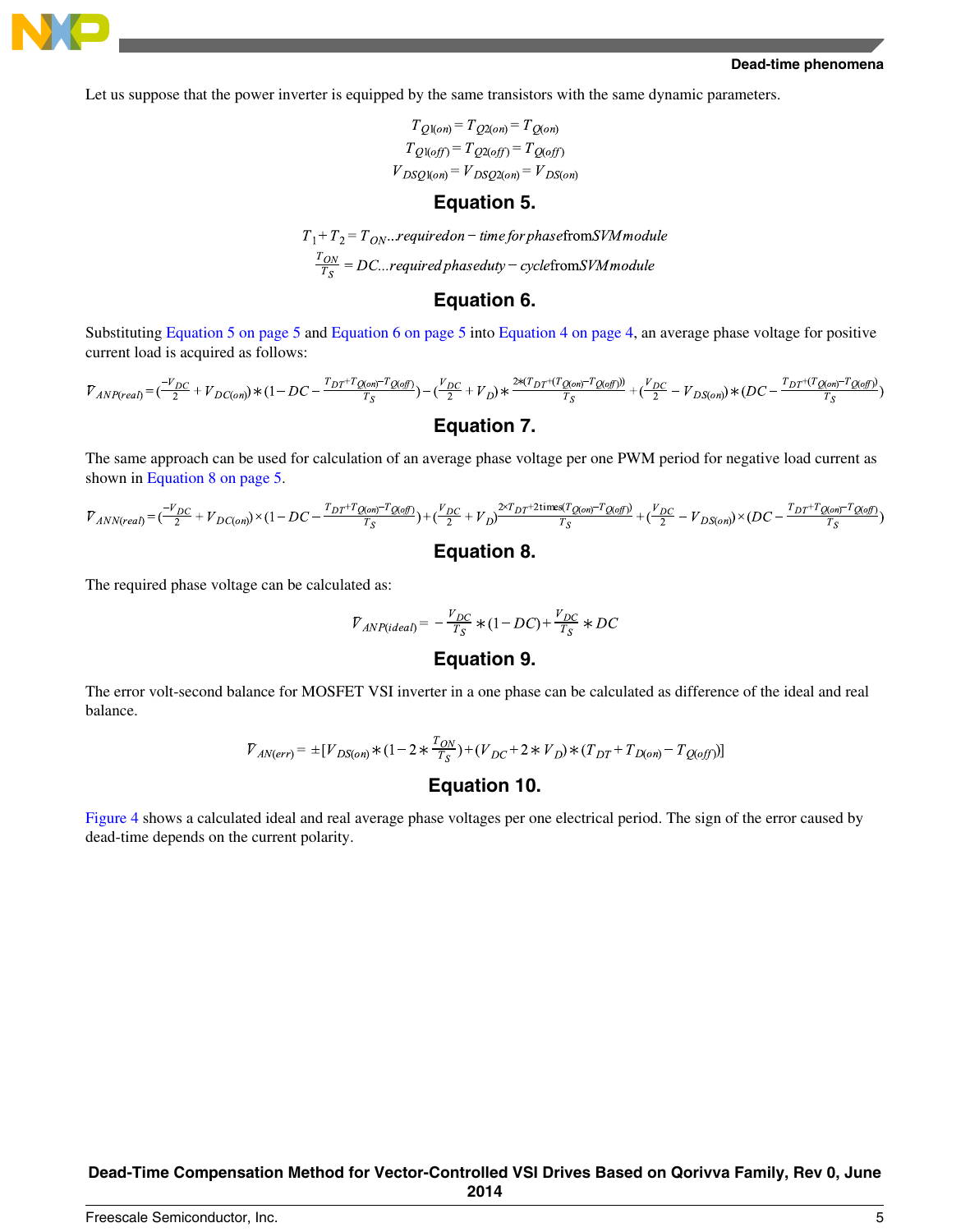<span id="page-5-0"></span>

15 10 5 Average phase voltage and current lload Uan idea O 50 100 150 200 250 300 Uan rea -5  $-10$  $-15$ electrical angle

**Figure 4. Estimated average phase voltage per one electrical revolution (ideal and with dead-time impact)**

# **2.3 Error voltage transformation**

The dead-time compensator function which is shown below could be obtained by analyzing the three phase error voltage caused by dead-time phenomena.

Let us suppose that the error voltage caused by dead-time insertion can be represented in the 3-phase ordinate system as a three vectors aligned with ABC phases and their summation results in the dead-time error voltage vector. The 3-phase inverter has a six active vectors, for each of them we can find out a resulting dead-time error voltage vector as is shown in [Figure 5.](#page-6-0) Based on this we can reconstruct a phase error voltage per one electrical revolution, [Figure 6.](#page-7-0) We can with advantage use a well known transformations from abc ->  $\alpha\beta$  ([Figure 6](#page-7-0)), and since we know a electrical rotor position  $\Theta_{\rm e}$  we can also use transformation from  $\alpha\beta \rightarrow DQ$  ordinates ([Figure 6\)](#page-7-0). It results in the very simple compensation functions for D and Q part of the required voltage. Equations Equation 11 on page 6 to [Equation 15 on page 7](#page-6-0) quantify a compensator voltage value for D and Q part.

$$
u_D = \frac{4}{3} \times U_{err} \times \cos(\frac{\pi}{3} \times k - \theta_e)
$$

# **Equation 11.**

 $u_O = \frac{4}{3} \times U_{err} \times \sin(\frac{\pi}{3} \times k - \theta_e)$ 

# **Equation 12.**

$$
U_{err} = \frac{t_{err}}{T_S} \times U_{DCBUS}
$$

# **Equation 13.**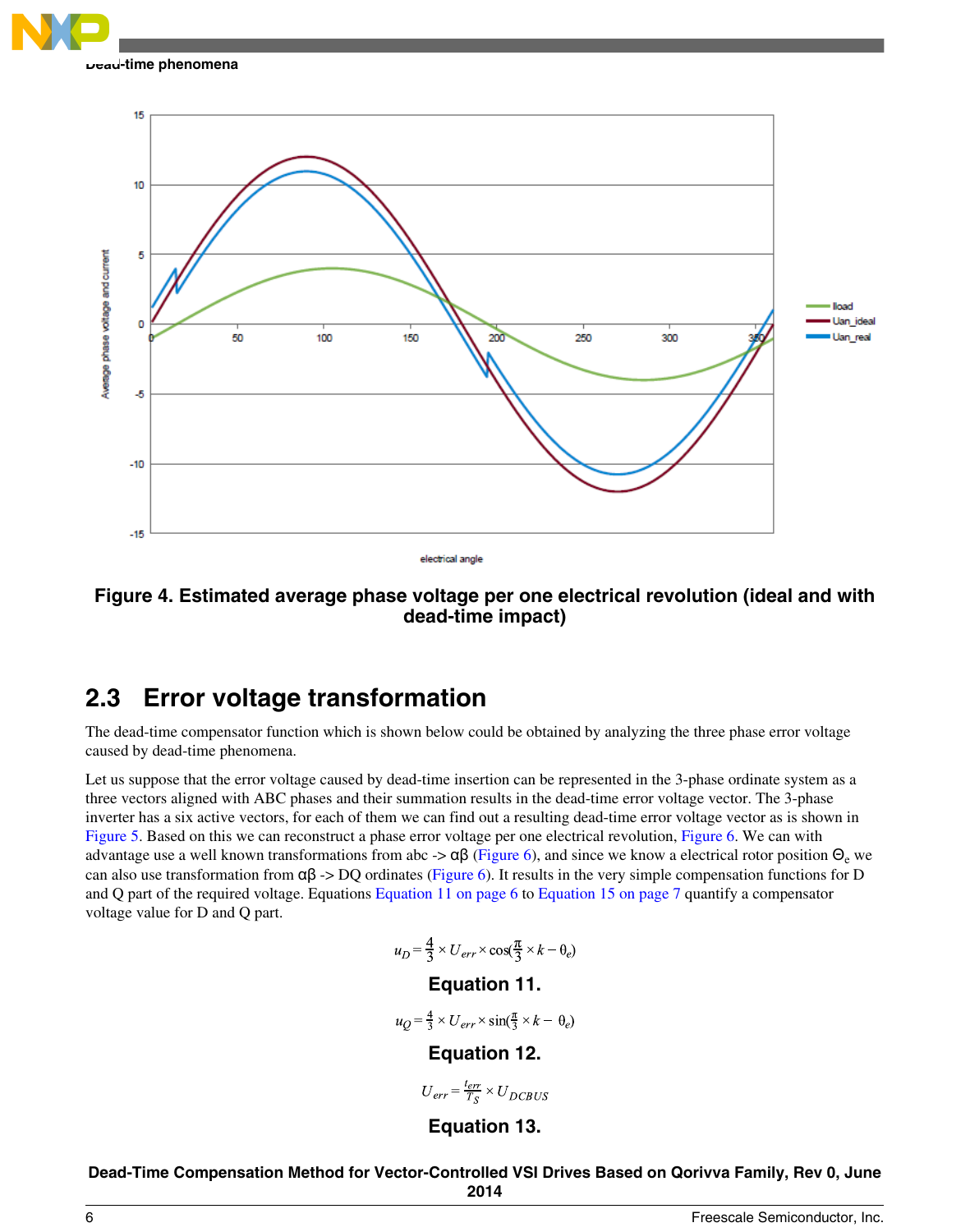<span id="page-6-0"></span>

 $t_{err} = t_{DT} + t_{Q(on)} - t_{Q(off)}$ 

## **Equation 14.**

 $k = 0 - 5$ ...sectornumberfromSVM module



, where ...



**Figure 5. Error voltage vector interpretation**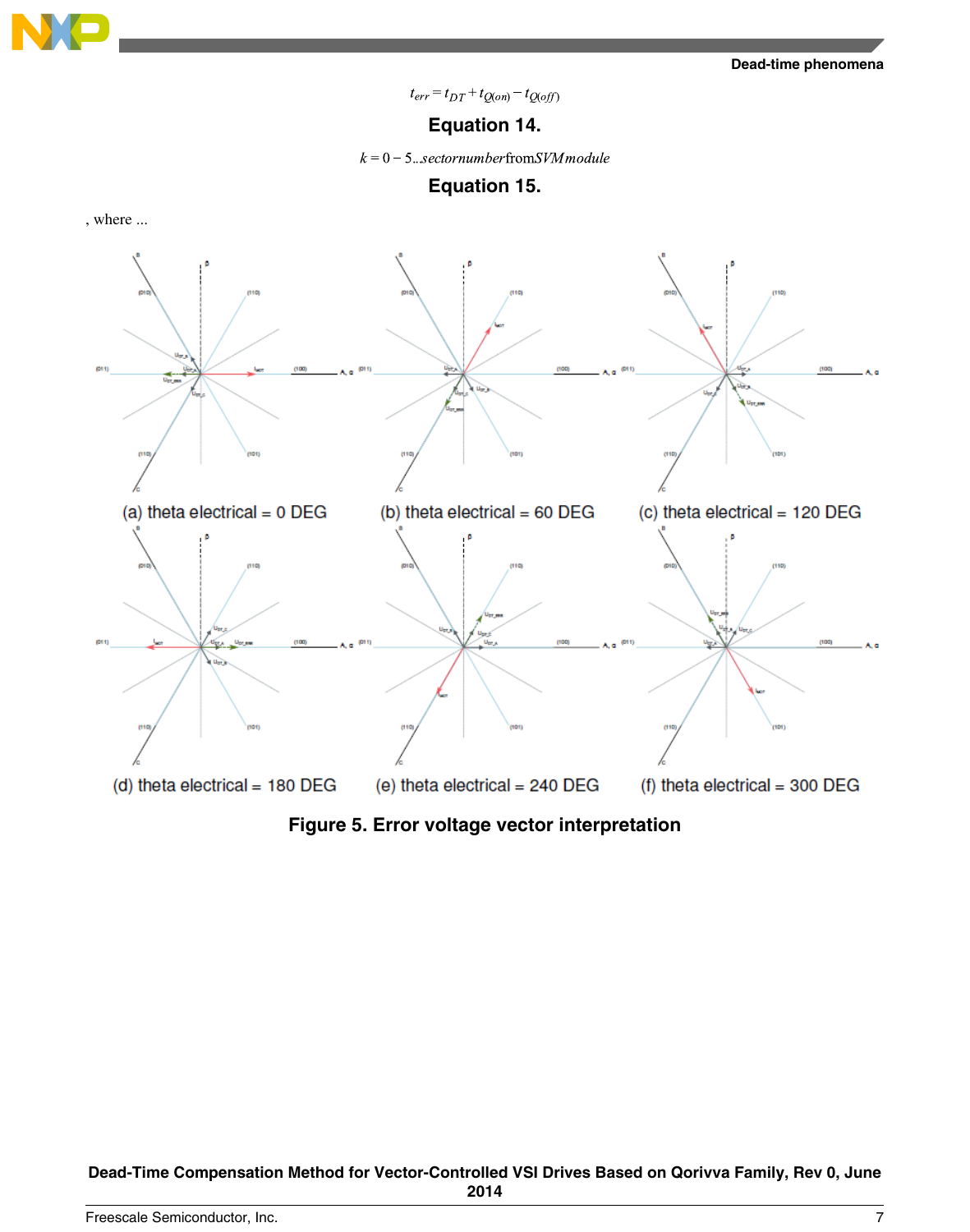<span id="page-7-0"></span>





# **Figure 6. Error voltage caused by dead-time effect per one electrical revolution**

Since we know an error voltage value in DQ ordinates, we can use it to compensate dead-time effect as is shown in [Figure 7](#page-8-0).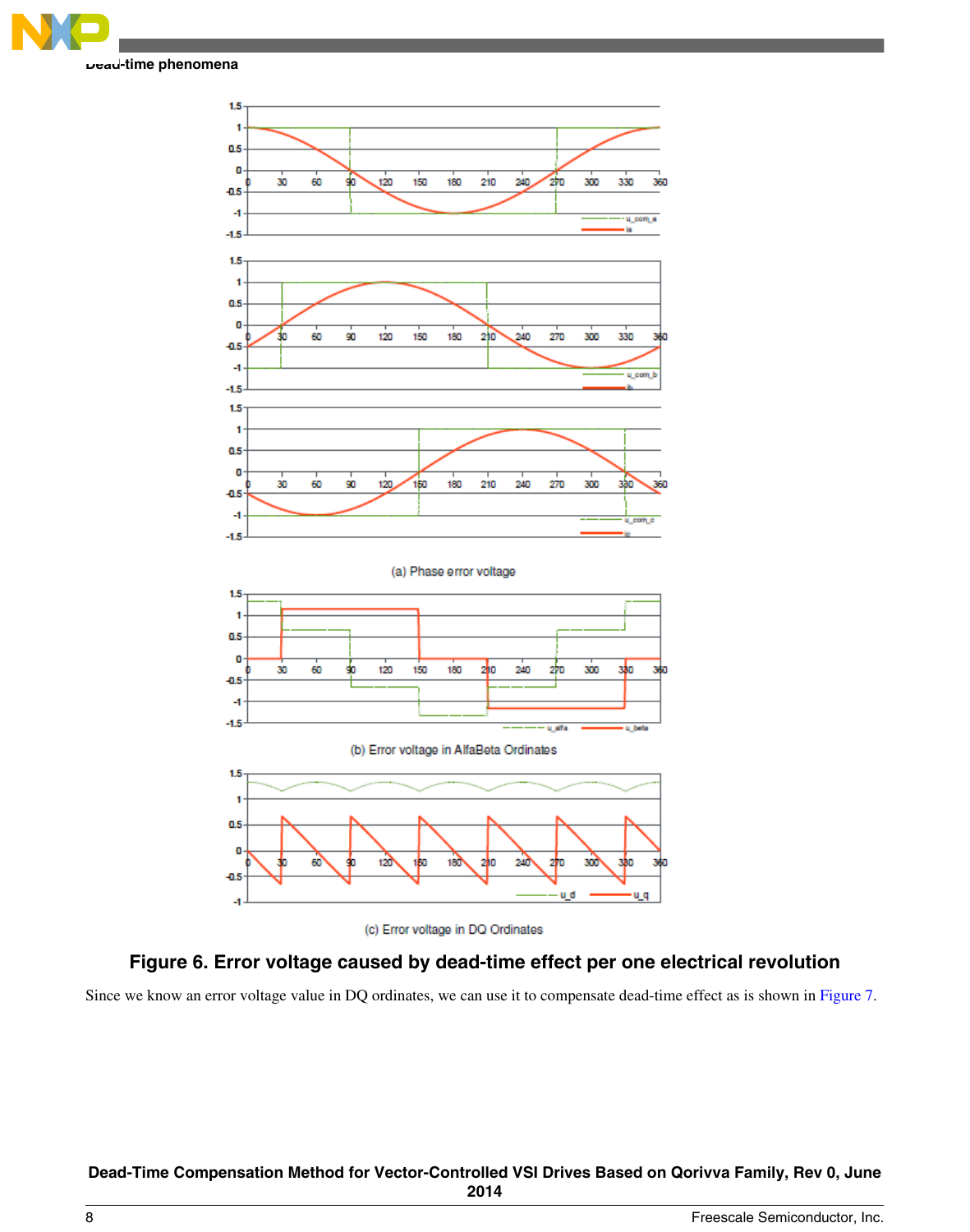

<span id="page-8-0"></span>



**Figure 7. FOC structure with dead-time compensation algorithm**

# **3 Conclusion**

The proposed algorithm has been implemented on the MPC5604P device and tested with using the motor control connected to 3-phase inductances and/or PMSM motor. The impact of the dead-time has been investigated for different electrical motor frequencies. [Figure 8,](#page-9-0) [Figure 9](#page-10-0), and [Figure 10](#page-11-0) show the impact of dead-time on the produced motor torque at different operational conditions. It can be seen that, on the low electrical frequencies (low speed) the current regulator is able to compensate a portion of the dead-time effect. The compensation could be used with advantage in sensor based field oriented control algorithms.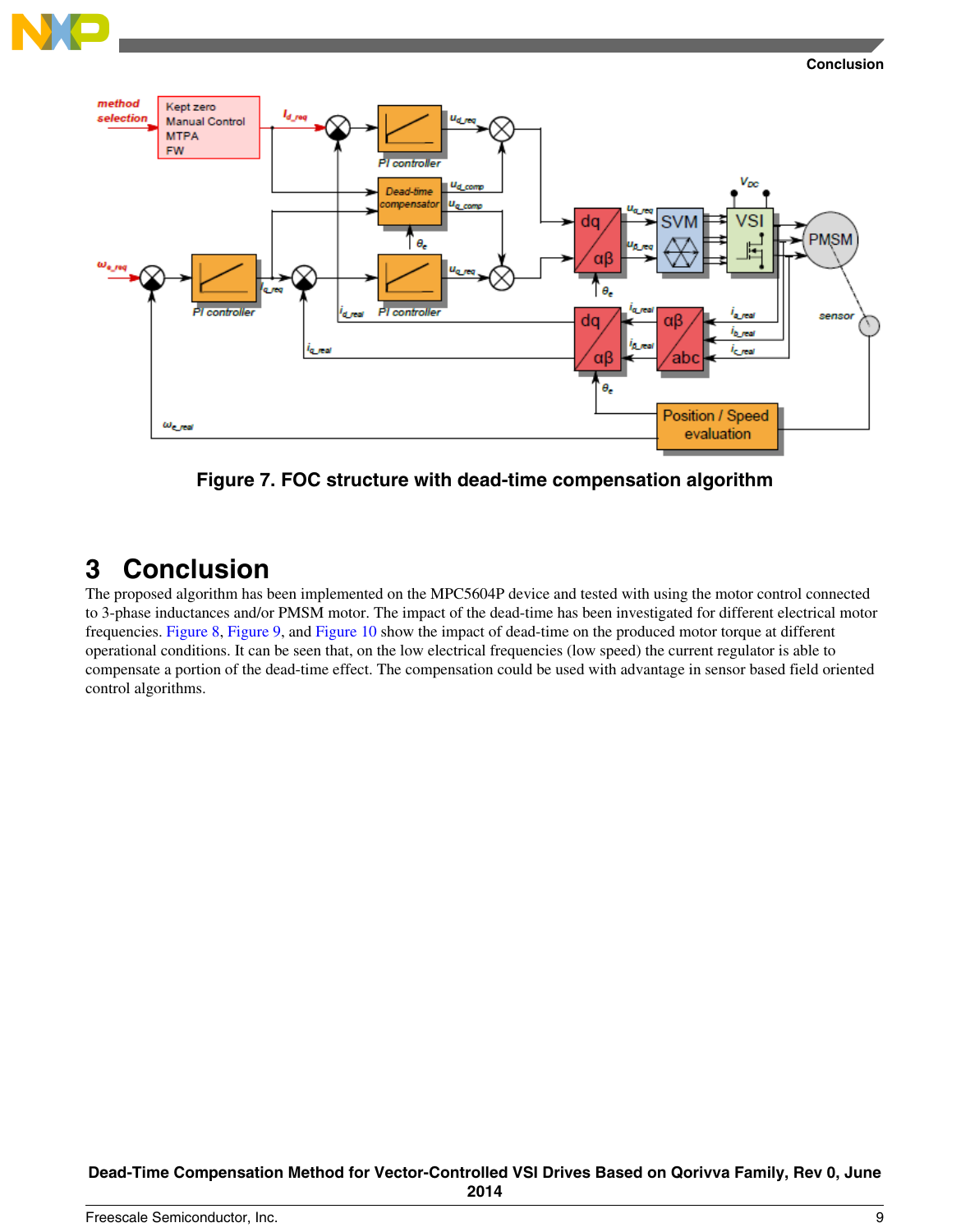<span id="page-9-0"></span>



**Figure 8. Calculated motor torque at electrical frequency 2 Hz**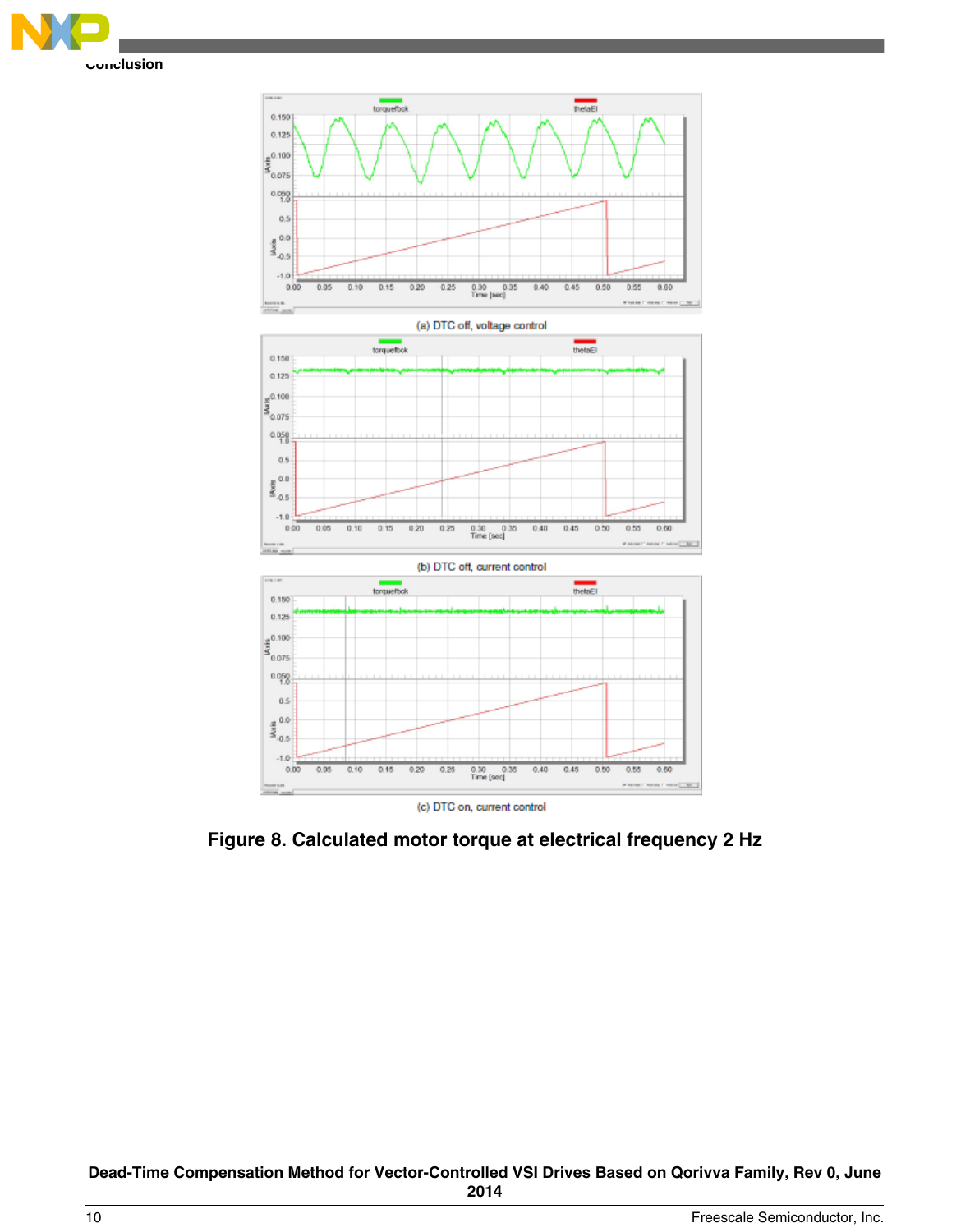<span id="page-10-0"></span>



**Figure 9. Calculated motor torque at electrical frequency 50 Hz**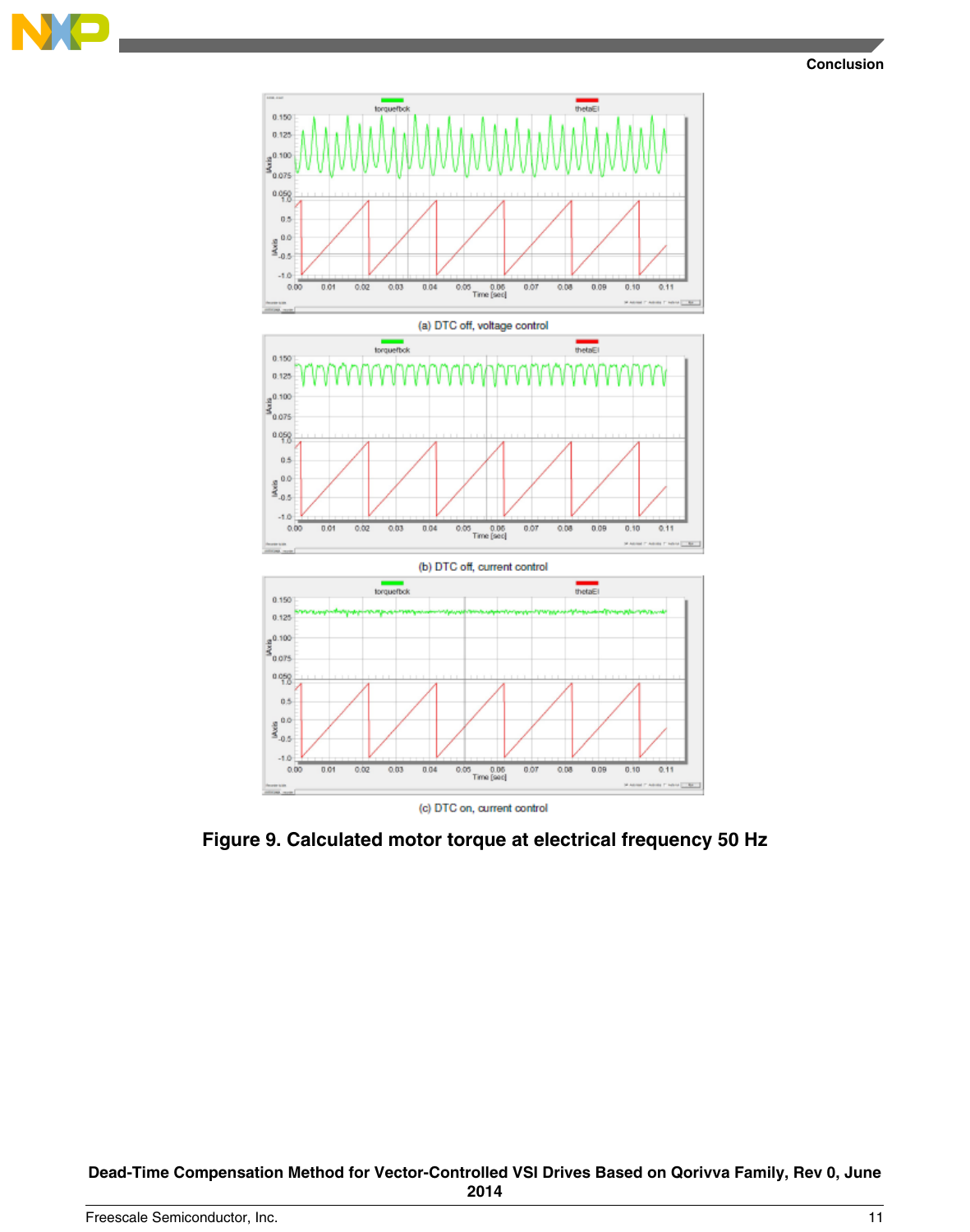

(b) DTC on, current control

**Figure 10. Calculated motor torque at electrical frequency 100 Hz**

**Dead-Time Compensation Method for Vector-Controlled VSI Drives Based on Qorivva Family, Rev 0, June 2014**

<span id="page-11-0"></span>**Conclusion**